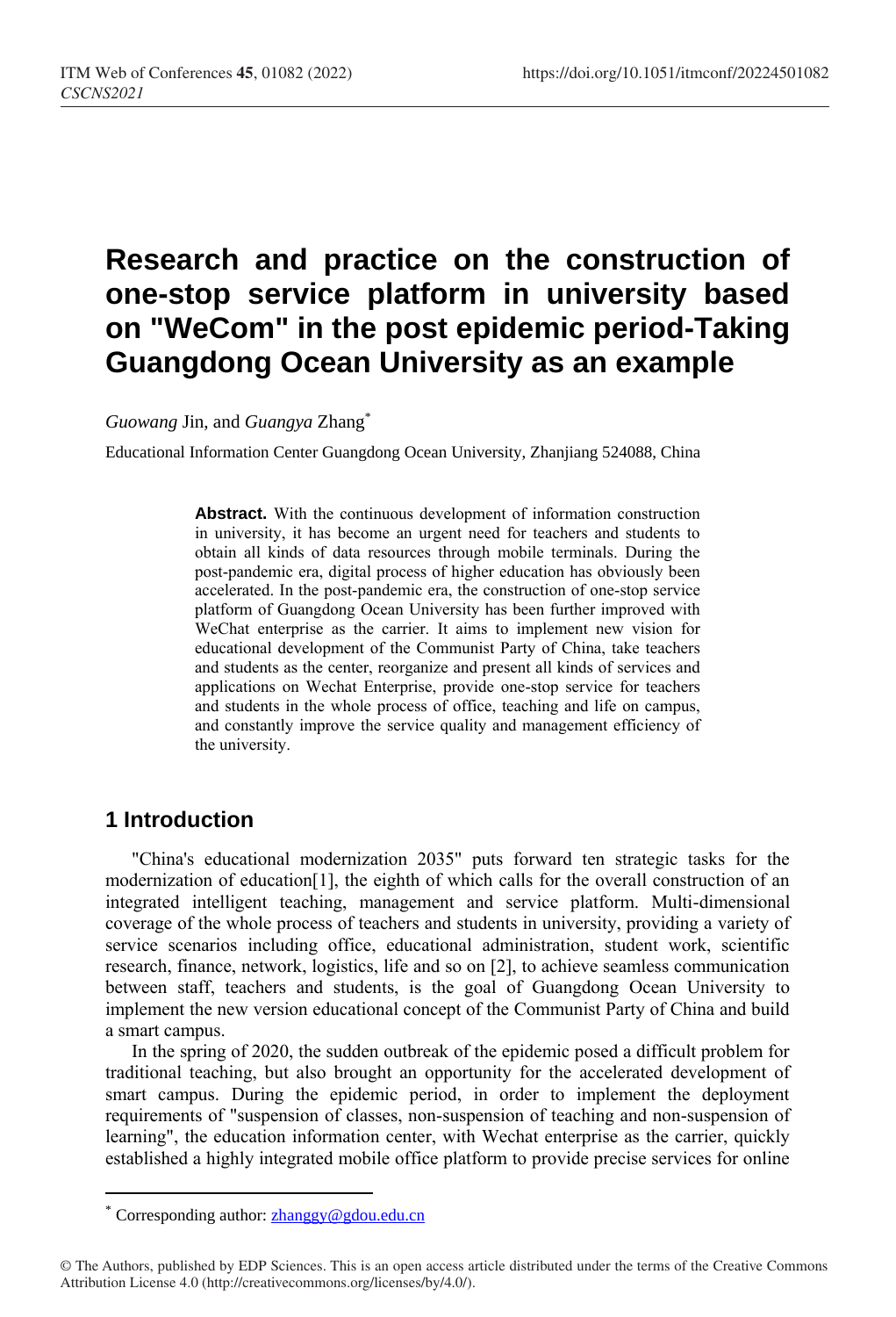education and home office, and the process of digitalization of education has obviously been accelerated. Teachers and students have also developed some new online office and teaching habits (such as Tencent conference, group live broadcasting, health reporting, etc.). At the same time, in the context of the explosive development of mobile Internet services, the information platform based on PC Internet services also shows some problems to be solved.

## **2 Problems in the construction of smart campus**

After years of information construction, education informatization has been well developed in in Guangdong Ocean University. However, with the continuous expansion of enrollment scale, the continuous improvement of teachers and students' information service requirements, the level of smart campus is more and more dependent on information infrastructure and application system. In the post epidemic era, compared with the requirements of our university's reform and development, there is still a big gap between information infrastructure and application system and the expectations of teachers and students. It mainly includes the following aspects:

### **2.1 A wide range of business systems in the university**

Each functional department of the university has its own business system and database, each business system is independent of each other, the data is not connected with each other too, and there is no unified management platform. In order to obtain a certain service, the user first needs to log in to the unified portal, and then select to enter the corresponding system and use the relevant functions of the sub-column according to the type of business he wants to handle. If the university has N business systems, the user needs to remember N accounts and passwords, which is easy to confuse for users.

#### **2.2 The complicated approval process**

The resources of each functional department are independent, there are some obstacles to coordination, and the approval process is more complicated, which affects the efficiency of administrative services.

#### **2.3 Difficult Attendance Management of Teachers and Students**

Attendance management work is fragmented, through the ordinary attendance machine or special inspection, the collected attendance data is messy and the accuracy is limited, which brings some difficulties to data statistics, and at the end of each month, it will consume a lot of manpower and time, and the work efficiency is low and easy to make mistakes.

#### **2.4 Information security needs to be improved**

The evaluation of network security level protection shows that there are still many security problems in the key information infrastructure, and corresponding rectification measures need to be implemented. According to the network security level protection 2.0 standard, actively carry out the filing work of information system security level protection. According to the standard, the system, computer room and network structure are transformed, and the network security level protection of important systems is put on record.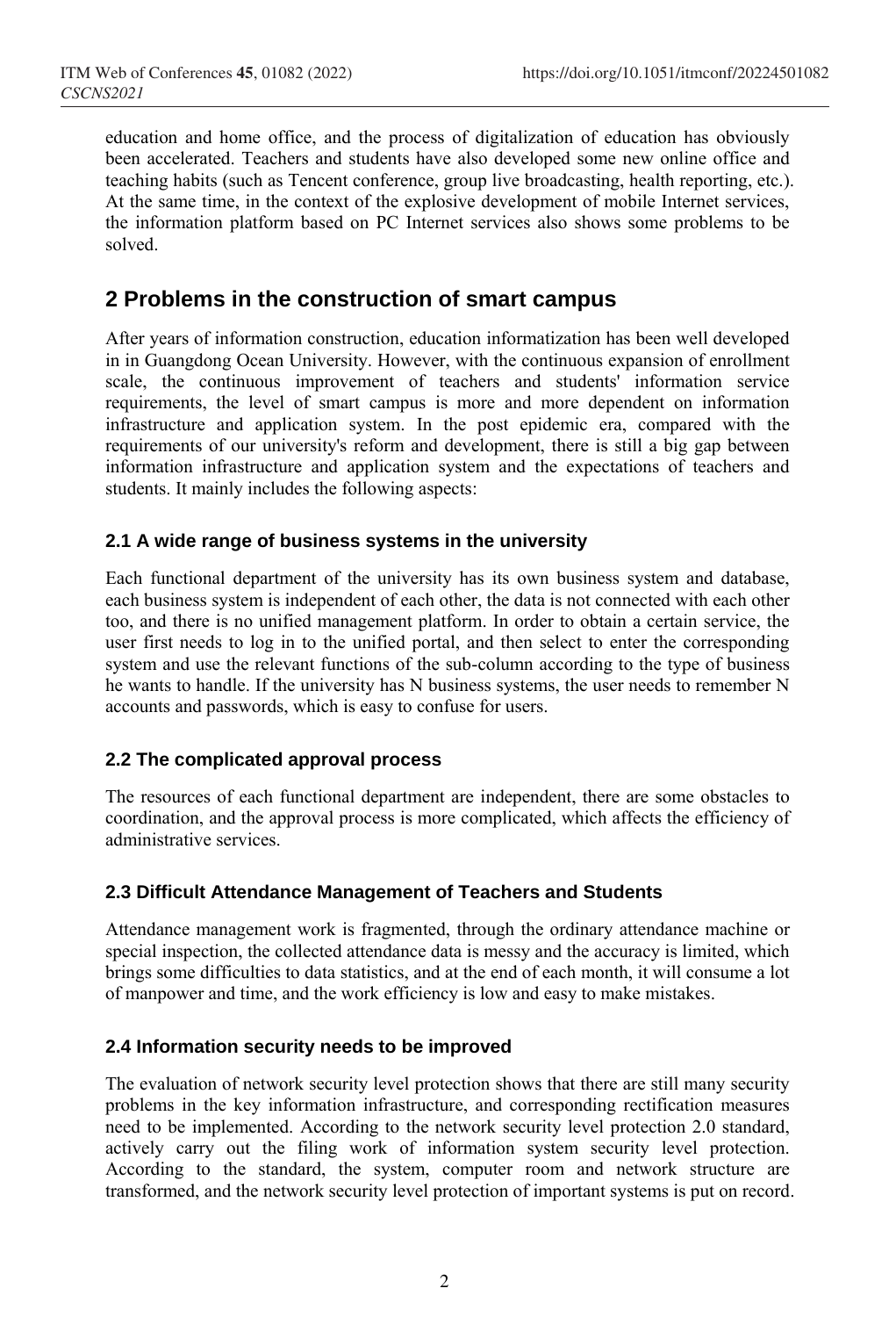# **3 One-stop service platform construction planning of Guangdong Ocean University based on WeCom**

With the progress of mobile communication technology and the wide popularization of mobile devices, it is the goal of the construction of one-stop service platform of Guangdong Ocean University to build a mobile campus ecological chain centered on mobile terminals. In January 2020, the university chose enterprise WeCom as the carrier to quickly build the main service platform, built a "bridge" between teachers and students, which meets the needs of the special period. In the post-epidemic era, the majority of teachers and students will have higher requirements for information access, so it is particularly important to reexamine the new situation and challenges faced by information construction. Taking "wisdom leading, service innovation" as the orientation, following the user-centered idea, proceeding from the actual situation of our university, further improving the smart campus platform is the demand of the times, and will also be a true portrayal of the spirit of development and innovation.

### **3.1 Unify data standards and build a shared database**

Information standard is the basis of the whole campus information construction, and is the necessary condition to realize the exchange and sharing of educational information resources within the whole campus.To build a one-stop service platform for our university based on WeCom, we must first have a unified data standard. After extracting, integrating and filtering the data generated by the business systems of all functional departments, the education information center forms various independent subject databases, and provides them with convenient and inclusive API interfaces [3], and finally integrates them into the school shared database. The multi-dimensional data collected include the production data of business systems such as educational administration system, scientific research system, financial system, personnel system and student work system, as well as consumption data such as campus card consumption and network traffic. After data management, they are analyzed and excavated from the overall perspective to provide convenient, accurate and real-time services for teachers and students. Using standardized and consistent application and interface standards to break the data island can avoid the boredom caused by repeated filling in forms by teachers and students, reduce the investment in data exchange, clarify the data assets, and provide strong data support for the development and decision-making of our university.

#### **3.2 "One-stop service platform" based on enterprise WeCom to enhance user experience**

In some stages of university information construction, in order to meet the management needs, the user experience has been sacrificed. Nowadays, with the popularity of mobile Internet, the majority of teachers and students have higher requirements for information acquisition, and it is urgent for the construction of smart campus to turn "management" into "service". Based on the one-stop service platform of WeCom, it extracts various information services with user needs as clues, realizes the convergence of services on the mobile end [4], and creates a comprehensive mobile service portal directly for staff and students. That is to say, the user's experience is put in the first place, "On-demand reach", without considering and distinguishing a service comes from which system, through human-computer interaction, users can directly face the "customized" functions. Moreover, WeCom can be connected with personal Wechat, and its usage habits are consistent with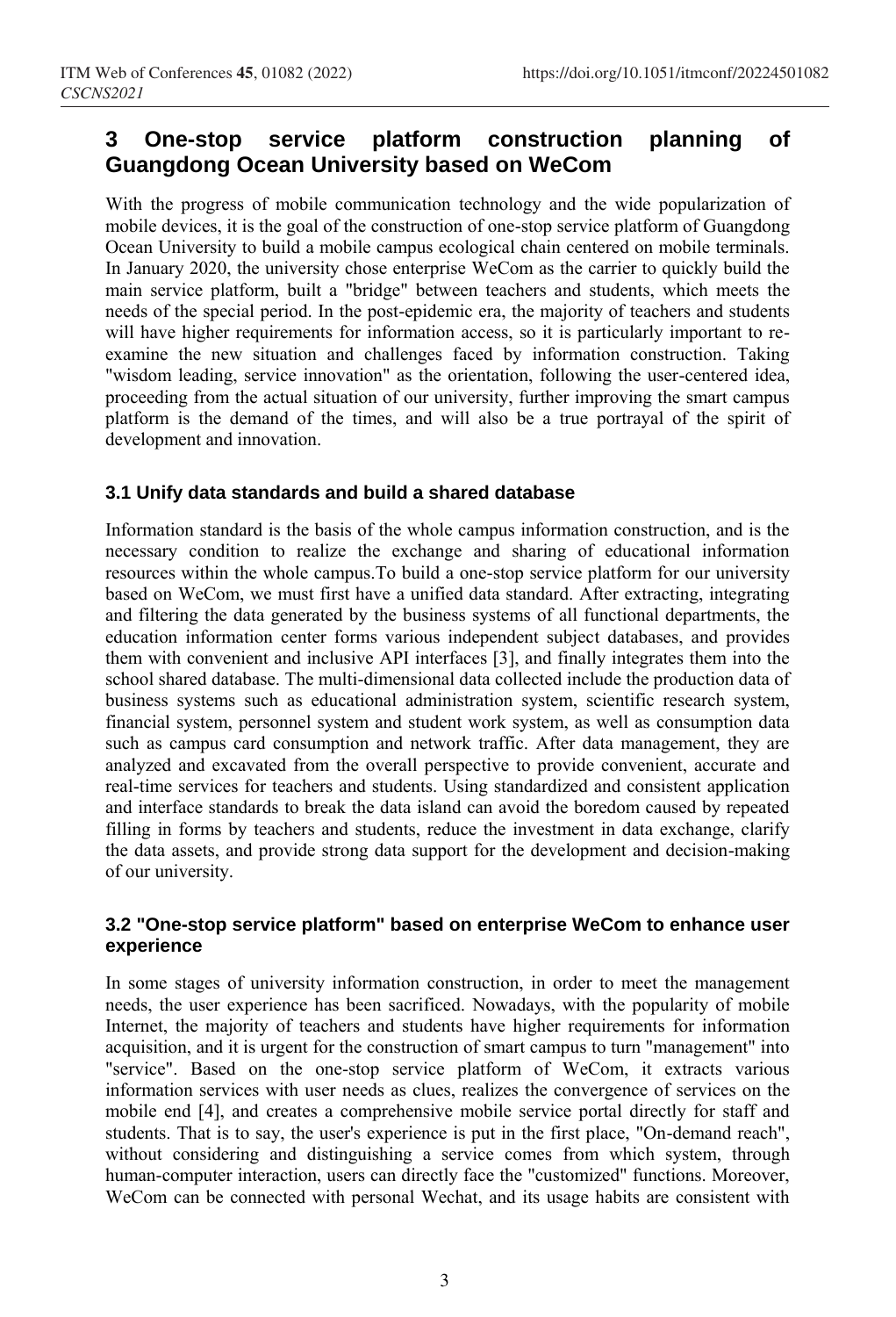personal Wechat. The interaction between teachers and students and applications is frequent, which can save the link of re-adaptation.

## **4 Application practice of one-stop service platform based on WeCom in Guangdong Ocean University**

According to the construction goal of smart campus, combined with the actual situation of our university, the education information center adopts the service-oriented architecture to carry One-stop Service Platform construction.

In the era of mobile Internet, more emphasis is placed on the fragmentation of functions [6], and the platform adheres to the construction concept of "application fragmentation, service convenience". WeCom has transplanted Tencent's IM "tag" function, which has the characteristics of fast development and high efficiency. According to the actual situation, our university customizes the application, builds a fully functional mobile campus infrastructure platform, and realizes a unified entrance and service. Through scientific separation of business systems, 56 workbenches with different roles and more than 2400 labels have been created, and multiple labels have been set for each user to correspond to different identities. It is convenient for the university to quickly locate users of different dimensions, to achieve accurate classification and message access for different characteristic groups, and to meet the differentiated needs of users. Moreover, the WeCom service has the characteristics of instant initiation, instant response, instant processing and instant feedback, which can meet the real-time requirements of the "Internet aborigines" group.

#### **4.1 Design of interactive platform**

**Synchronizing data processing and data.** In order to break through the data island, it is convenient for each business system to display data centrally in real time from the user's point of view. The shared database is used to open the readable organizational structure interface and unify the identity authentication, so as to realize the data synchronization between the WeCom and the application systems of all functional departments. Staff and students can pay attention to it by scanning the code and use it after authentication, which is convenient and fast. At present, among the 36,000 students and staff of Guangdong Ocean University, the utilization rate of WeCom has reached 95%, the organizational structure is 2013, and the roles are refined to our university leaders, staff, non-editorial staff, students, alumni, examinees, visitors and so on, so as to flexibly realize the management of personnel rights.In addition, combined with the actual application scenario, some rules are preset for message reminder and message push, such as punch card reminder, commuting reminder, etc., to do a good job of personalized service of information, so that staff and students can get the experience of "private customization".

**Reliable data security mechanism.** The implementation of information security system construction can ensure the coordinated development of information security and smart campus, and strengthen information security management. First, all staff and students who use enterprise Wechat need to go through unified identity authentication and authorization, and users with different identities receive different information according to their identities. Secondly, it also records the user's operation log, which is convenient for management. In order to ensure the security of data storage, the sensitive data is encrypted and then stored, and the database is required to be separated from the master and slave, and dual hot standby is carried out, even if there is a failure, it can be restored in time. Thirdly, in order to ensure the information security of staff and students, the Education Information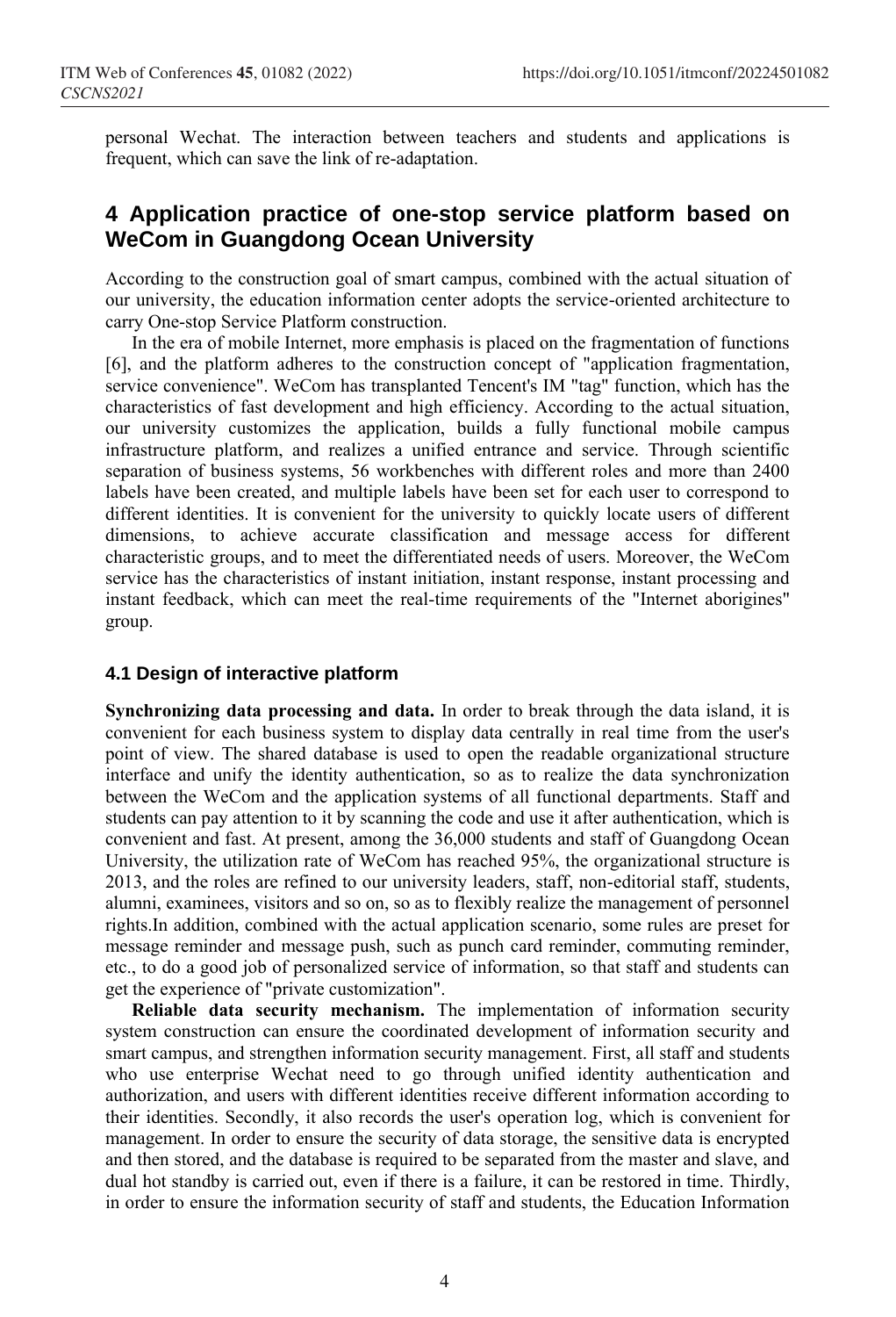Center has carefully and comprehensively considered the universality and security of WeCom, and the university controls its own data reflux, which can meet the requirements of high data security.

#### **4.2 The construction of the platform centered on the user's demand**

To build a mobile campus infrastructure platform with "Guangdong Ocean University WeCom" as the carrier, adhere to the concept of "application-driven, open and win-win" [7], take user needs as the center, provide all-round one-stop services for staff and students in office, teaching, scientific research and life, and in the post-epidemic era, modern information technology should be integrated into all aspects of our university life. Let the implementation of the new version educational development concept of the Communist Party of China and the convenience of modern informatization come true.

The one-stop smart campus platform of Guangdong Ocean University based on WeCom, It integrates health report, university homepage, university documents, university mail, meeting notice, OA system, punch card, epidemic prevention and control test, microclassroom, voice and video conference, live broadcast, department group, class group, whole university address book, knowledge base, activity display, vote collection, online question and answer, psychological consultation service, student business module, VPN opening, mailbox application, etc. Teaching platform account application, mailbox password modification, student ask for leave and other 46 functional modules, as follows:

**Campus overview.** Provide Guangdong Ocean University profile, historical evolution, University charter, campus logo, campus scenery, campus map, notice announcement, university news and other columns. As much as possible for staff and students and visitors to show the full range of University information, anytime, anywhere to master the latest information on the campus.

**Office services.** Including meeting notice, documents, docking OA system, mail system, campus access face information system, my university circle and so on. Office services are divided into three parts, including workbench, address book and message. The most commonly used office services are aggregated to the "workbench" entrance, with a simple interface and easy operation, which can be accessed quickly with one login. When there is an administrative office business to be handled, the corresponding department, position, telephone and other information can be found online, and the corresponding work docking personnel can also be found through the WeCom address book to facilitate the work. It also integrates the approval process into WeCom, so that when dealing with the approval procedures, there is no need to go to the administrative building to find people everywhere, and there is no need to worry about finding someone to sign because of the staff's business trip, while reducing paper consumption, helping the administrative office to operate at a high speed and efficiently.

**Academic Services.** Docking with the comprehensive information service platform of educational administration, integrating teaching calendar query, course query, schedule query, examination query, score query, teaching quality evaluation query, idle classroom query, suspension application, teacher's new class application, basic information application of teaching materials, etc., to provide the most convenient and efficient teaching information service for teachers and students.

**Student Work Service.** Docking with the student work system, the Education Information Center can manage students in time in an all-round and multi-level way. First of all, do a good job of uploading and delivering information, create department groups according to college classes in the WeCom address book, and manage them by counselors in a unified way, so as to facilitate seamless communication between staff and students. Through the face information system, the check-in function and the health reporting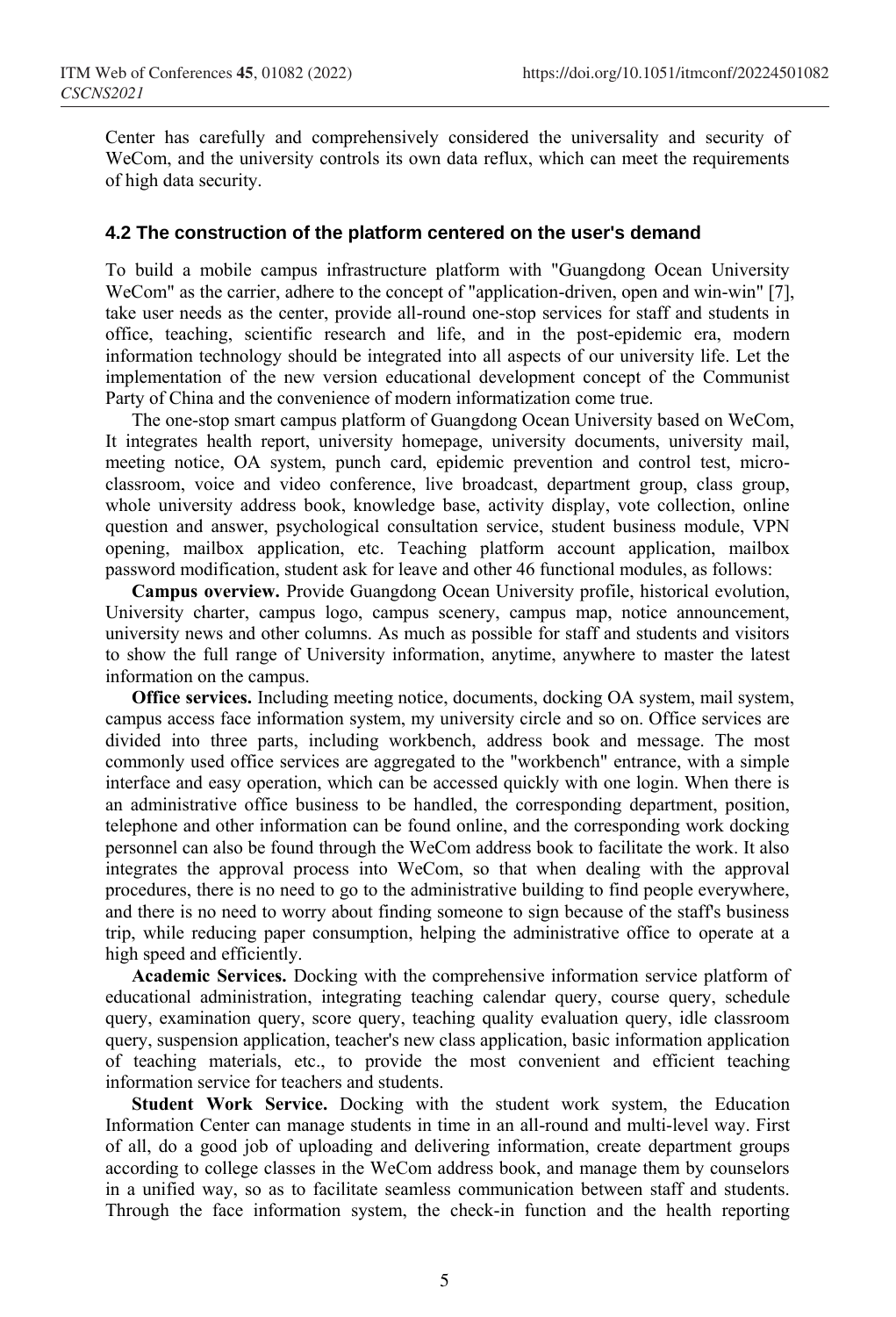function, the administrative department can know whether the students are absent from university, stay out at night, sick and so on. At the same time, we can make the information resources cover the students in an all-round way, so that the students can keep abreast of the university's dynamics through WeCom. Secondly, students can also choose to participate in university related activities and competitions according to their hobbies, and actively participate in campus life. Third, realize the intellectualization of the students ask for leave process. Students can set the reasons for asking for leave in WeCom, and report to counselors, teachers and relevant leaders in time according to the length of leave, so as to achieve the purpose of safe management of students. With more than 2000 departments and class groups, it is greatly convenient for teachers to quickly obtain school information, quickly create online teaching class groups, and communicate with students and business departments in real time.



**Fig. 1.** Functions of office services. **Fig. 2.** Workbench of Student Mobile Service Section.

**Scientific Research Service.** Docking scientific research system, providing scientific research papers, works, projects, funds, intellectual property rights, achievements awards, academic activities, scientific research assessment and other inquiries, can quickly complete the inquiry and search of scientific research information on the mobile end.

**Personnel Services.** The attendance mode of WeCom is diversified and intelligent. It can also set the attendance mode according to different positions, set the punch card and punch card time according to different geographical locations, and automatically generate the attendance data. The personnel department can directly export the classified attendance data according to the work type. It can also realize the attendance of construction workers in university under construction, build a "smart site" and ensure the progress and quality of construction. The efficiency of data statistics has been greatly improved, and the accuracy is also incomparable in the past.

**Financial Services.** Combined with user habits and usage scenarios, it provides salary and scientific research funds inquiry, online self-service reimbursement, budget declaration, advance bills and other services, develops Wechat payment function, quickly builds projects requiring payment, staff and students can realize financial inquiry and fee payment through mobile phones, and reduces the phenomenon of long queues in the financial department.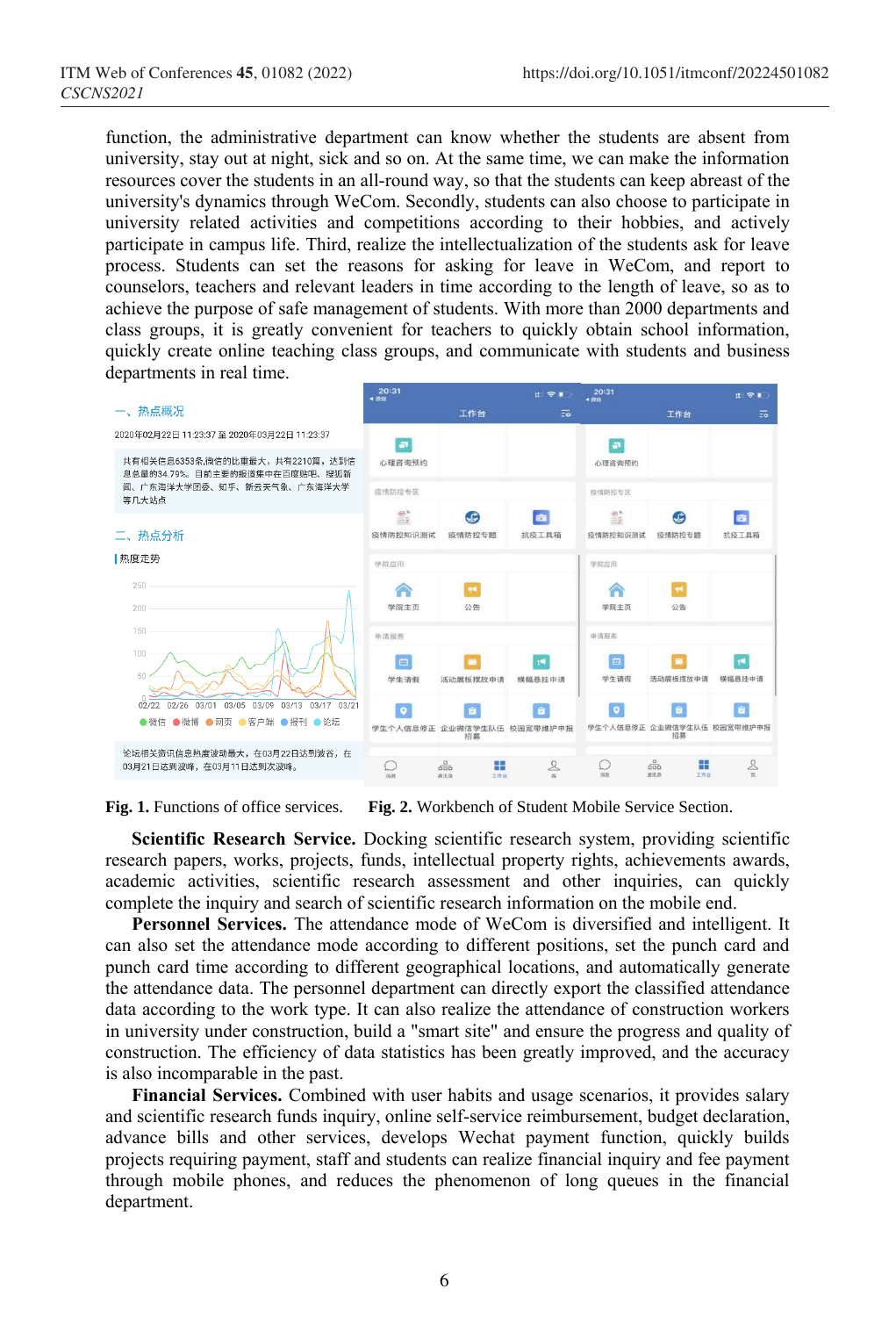Library services. Docking book system, one-click inquiry of library resources, borrowing records, providing new book bulletin, science and technology novelty search, subject retrieval and other services.

**Network services.** As long as you pay attention to the WeCom, you can inquire about the balance of network fees, online time, the number of terminals, etc., and you can declare the maintenance of campus broadband online, check the progress of repair, etc.

Life Service. Provide school calendar, bus information, lost and found, flea market, weather inquiries, hot issues, convenience services at any time.

**Online Service Hall.** Corresponding to the PC side, various kinds of process affairs are launched, such as website construction application, VPN opening and password reset, university mailbox application, campus card application, etc. Really let the information run more, let staff and students run less.





**Message Center.** Integrate the message reminder functions of various business systems such as card, OA, mail, online service hall, etc., to form a unified message mechanism, automatically trigger, so that the message can be shared and presented to staffs and students through WeCom at the first time. In case of emergencies such as epidemic prevention and control, when information needs to be notified to multiple departments in a short time, after the WeCom group sends information, the relevant personnel can receive the information in a very short time, and can log the user's operation to know the information of staff and students, thus improving the ability of the whole university to deal with emergencies. .